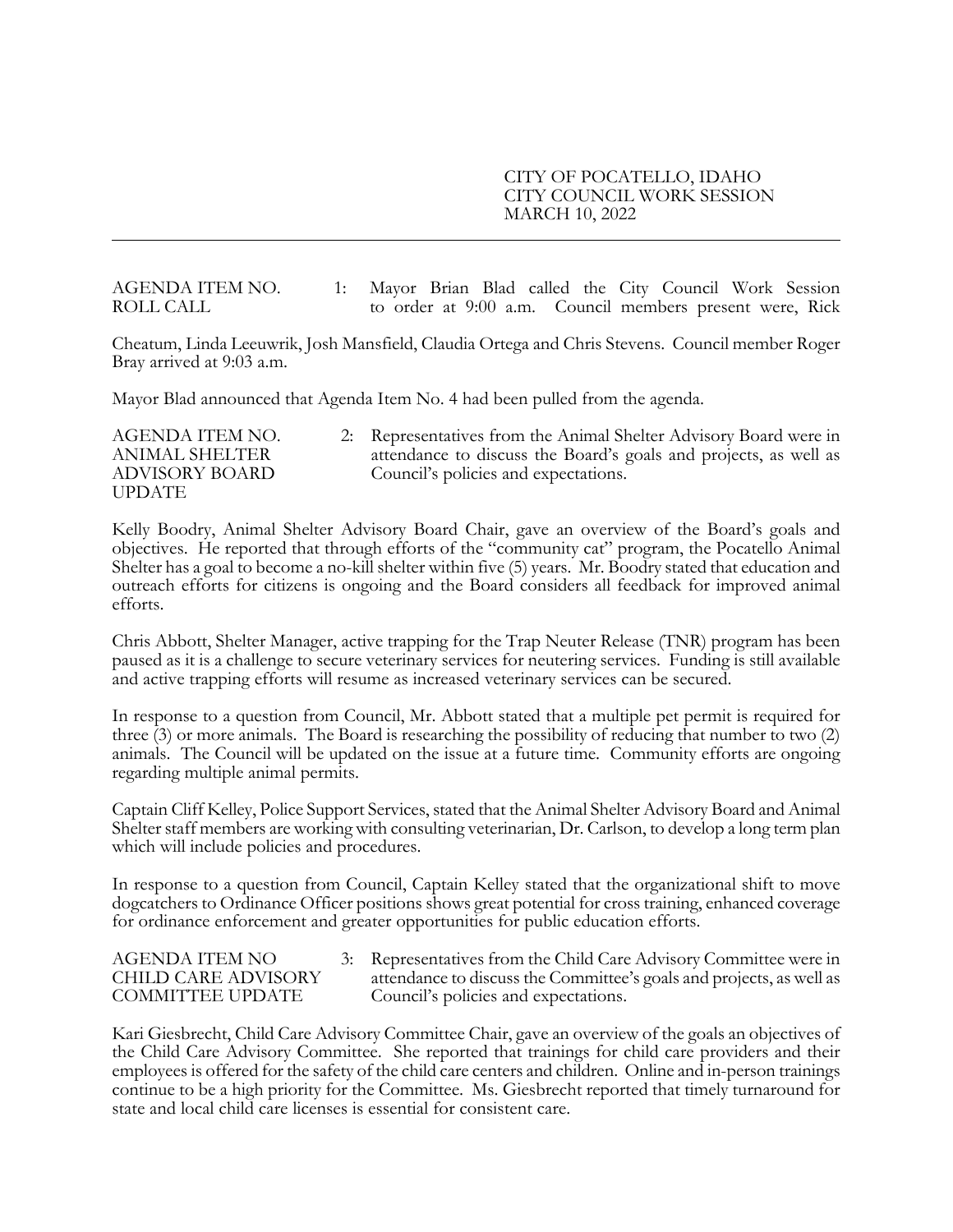# CITY COUNCIL WORK SESSION 2 MARCH 10, 2022

Lori Thomas, Idaho STARS representative, clarified that individuals cannot be employed at a licensed child care facility until the necessary licensing requirements are met.

In response to a question from Council, Tori Eldridge, License Enforcement Officer, stated that two new child care facilities have opened in Pocatello since October 2021.

Ms. Giesbrecht stated that staffing issues, employee retention and employee compensation matters continue to be ongoing challenges for many child care facilities.

Ms. Thomas added that safety and improvement grants are available through the state for child care facilities.

| AGENDA ITEM NO.<br>FIRE UNION<br>QUARTERLY UPDATE | 4: As announced earlier, the Fire Union Quarterly Update was pulled<br>from the agenda and was not held at this time. |
|---------------------------------------------------|-----------------------------------------------------------------------------------------------------------------------|
|                                                   |                                                                                                                       |

AGENDA ITEM NO. 5: Representatives from Portneuf Valley Partners were in attendance CENTER STREET POND to update the Council on a proposal to update the Center Street LANDSCAPING UPDATE Ponds landscaping using grant funds.

David Maguire, representing Portneuf Valley Partners (PVP), stated that PVP has worked on various beautification projects throughout the area, including berms on Highway 30 and the convergent corner at Highway 30. The group continues to find beautification opportunities and has identified the retention pond area located where Center Street and Clark Street meet. Mr. Maguire shared a map and artist renditions that depict an area with bushes, retention ponds and other items to beautify the city entrance area. He reported that the estimated cost for the project will be approximately \$180,000, and formal bids have not yet been solicited. Mr. Maguire stated that grant funding is available through the Ifft Foundation and PVP and the City of Pocatello can each apply for funds to be used for the project. He added that other state or federal grants may be available.

Hannah Sanger, Science and Environment Administrator, stated that the City has previously applied for funding to change interchange areas from mowed/irrigated land to no-mow, draught tolerant vegetation.

In response to questions from Council, Mr. Maguire stated that Idaho Transportation Department has not offered direct funding support for the project but will be focused on traffic management. He stated that various businesses and organizations may be solicited to provide necessary funding for the project. Mr. Maguire stated that the project would produce a significant reduction in water and maintenance costs of the area.

Tom Kirkman, Deputy Public Works Director, stated that excavation work of the area is scheduled to take place during summer 2022. He added that some preliminary work by the Street Department could be done in cooperation with the PVP improvement project.

Council members discussed the following: Scheduled maintenance of the area; preliminary improvements; potential funding for the project; and retention area capacity.

Mayor Blad clarified that all grants submitted by the City require Council approval.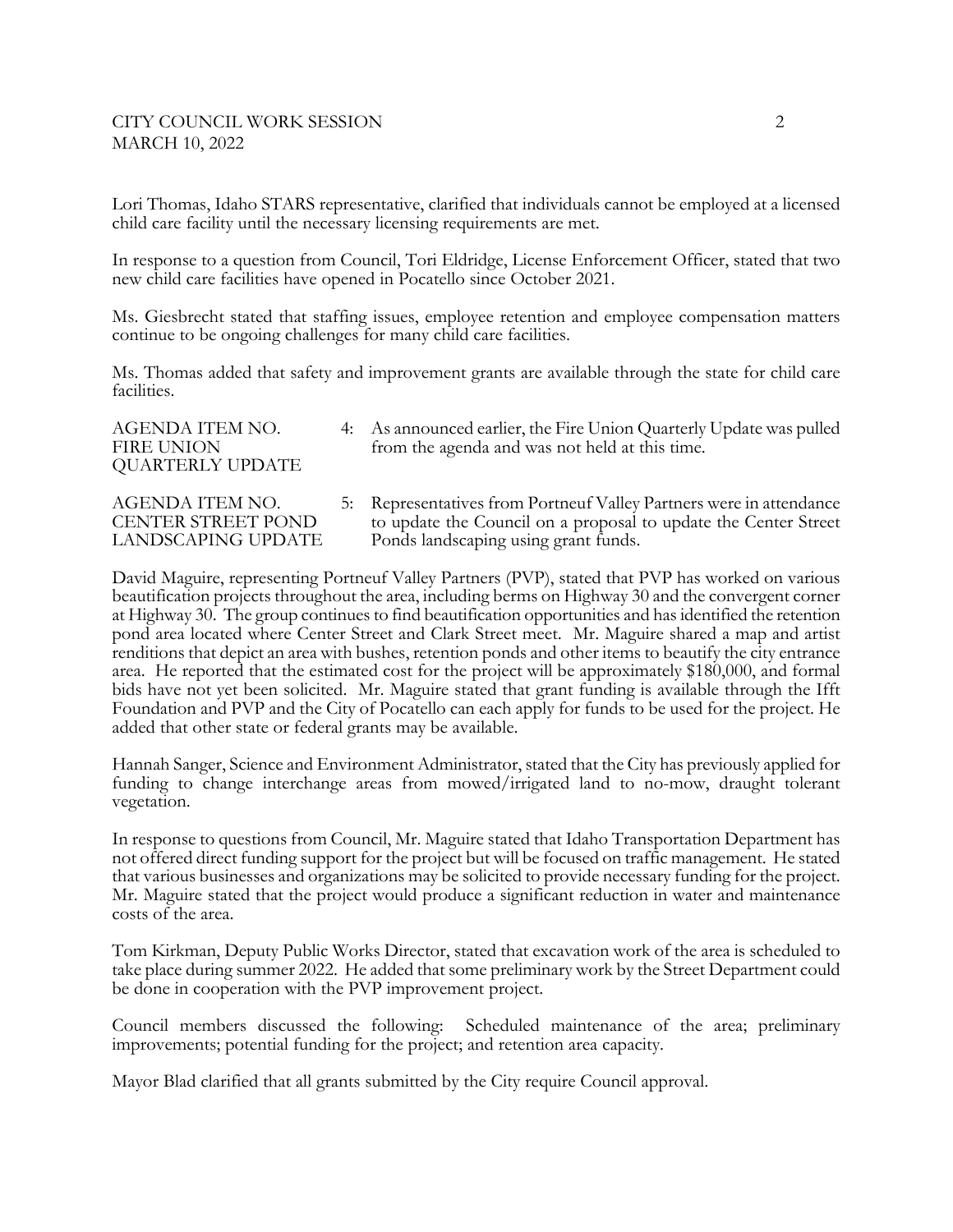# CITY COUNCIL WORK SESSION 3 MARCH 10, 2022

A motion was made by Ms. Stevens, seconded by Mrs. Ortega, to support the Portneuf Valley Partners Center Street Pond Project. Upon roll call, those voting in favor were Stevens, Ortega, Bray, Cheatum, Leeuwrik and Mansfield.

Mr. Maguire thanked Council members and expressed appreciation to City staff members who have provided assistance to PVP during the planning process.

Mayor Blad called a recess at 10:30 a.m.

Mayor Blad reconvened the meeting at 10:40 a.m.

AGENDA ITEM NO. 6: Members of the Fire Department were present to discuss proposed PROPOSED WILDLAND amendments to the existing 2003 Wildland Urban Interface Code URBAN INTERFACE and adoption of the 2018 edition of the Wildland Urban Interface CODE AMENDMENT Code.

Nick Christensen, Assistant Fire Chief, gave an overview of the proposed amendment to the existing 2003 Wildland Urban Interface Code. He stated that Council will also be asked to consider adoption of the 2018 edition of the Wildland Urban Interface Code.

Council members discussed the following: Sprinkler system requirements; builder/developer requirements; controlling fuels; and code updates.

Mayor Blad announced that an ordinance would be prepared for Council's consideration at the March 17, 2022 Regular City Council meeting

OF THE CITY OF recycling program. POCATELLO'S BLENDED RECYCLING PROGRAM – SANITATION DEPARTMENT

AGENDA ITEM NO. 7: Tom Kirkman, Deputy Public Work Director, was present to give REVIEW AND UPDATE an overview and update on the City of Pocatello's curbside blended

Mr. Kirkman gave an overview of the history of the Blended Residential Recycling Program. He clarified that the recycling program being discussed does not include glass recycling or yard waste collection, as those products are diverted through other programs. The City of Pocatello began a dropoff recycling program in 1998 and implemented a curbside recycling pilot program in 2009. In 2011, the City implemented a curbside recycling program as a standard sanitation service. The cost for the services then become included in the current rates. Due to the implementation of China's National Sword Policy in 2018, recyclable materials were no longer accepted for import. Substantial cost increases and other challenges to recycling programs have been a result of those changes in 2018. Mr. Kirkman reported that participation rate has increased from 28% in 2009 to 52% in 2022. Recycling costs have increased substantially, but the market is showing improvement. An average of 2,229 tons of waste are collected annually, resulting in an average of 10.6% of all waste being diverted from the landfill each year.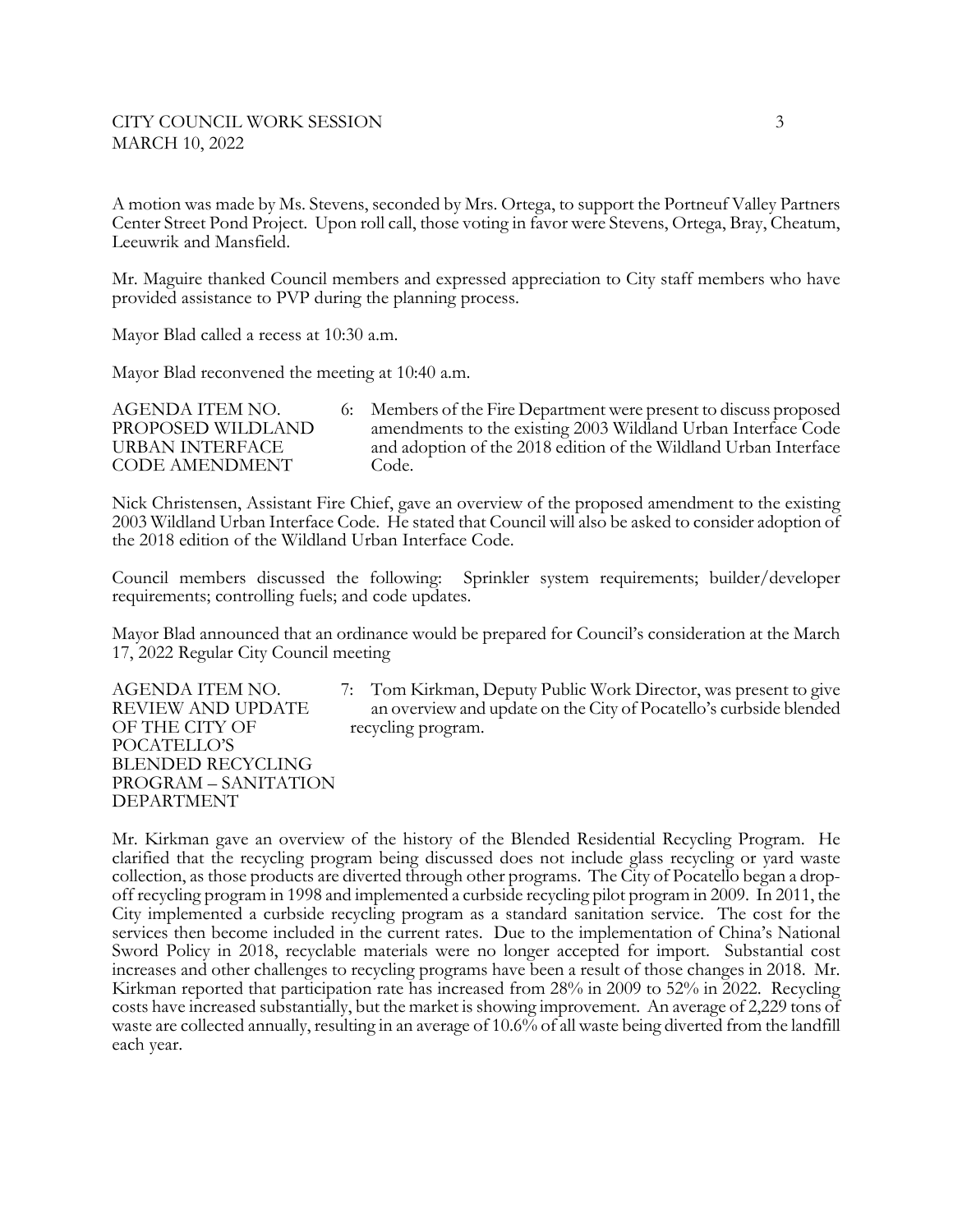# CITY COUNCIL WORK SESSION 4 MARCH 10, 2022

In response to questions from Council, Mr. Kirkman stated that many types of plastic no longer have a suitable market available for recycling. He stated that citizens receive a \$5.00 recycling fee on their utility bill but they must request the additional container for participation.

Council members discussed the following: Challenges to recycling; participation rates; collection frequency; and the value of public education campaigns.

REQUIREMENT FOR IMMEDIATE RESPONSE POSITIONS -HUMAN RESOURCES

AGENDA ITEM NO. 8: Human Resources staff were in attendance to present a proposal to EMPLOYEE HANDBOOK remove the 12.5 odometer mile requirement for immediate AMENDMENT PROPOSAL response positions from the Employee Handbook and the REMOVAL OF 12.5 pertinent job descriptions. The proposal is to change the ODOMETER MILE requirement to 30-minute travel time.

Heather Buchanan, Human Resources Director, gave an overview of the current Employee Handbook policy regarding the 12.5 odometer mile requirement for immediate response positions. She stated that the request to remove the policy is in response to the demand for recruiting. Ms. Buchanan shared a listing of positions that would be impacted by the change. She clarified that if the policy is adopted, job descriptions would be amended as appropriate.

Council members discussed the following: Changes to job descriptions; policy amendment; and response time.

AMERICAN RESCUE and project ideas. PLAN ACT (ARPA) FUND UPDATE

AGENDA ITEM NO. 9: Public Works staff will be in attendance to present ARPA guidelines

Jeff Mansfield, Public Works Director, and Jennifer Flynn, Executive Assistant, gave an overview of the American Rescue Plan Act Funds (ARPA) allocated to the City of Pocatello. Mr. Mansfield stated that the allocation of \$10,700,495 is administered by the Department of Treasury. The City received onehalf of the allotment in September 2021 in the amount of \$5,350,248. The remaining funds are anticipated to be transferred to the City of Pocatello within 12 months. Rules regarding ARPA funds include the following: Interim Rule – states that the money was provided to Cities and other entities for sewer, water or broadband investments as well as providing for lost revenue due to COVID; and Final Rule – distributed by the Department of Treasury and expanded the fund use. This rule will be effective April 1, 2022. The objectives of the funding are:

- Fight the pandemic and support families and businesses struggling with its public health and economic impacts
- Maintain vital public services, even amid declines in revenue resulting from the crisis
- Build a strong, resilient and equitable recovery by making investments that support longterm growth and opportunity

Mr. Mansfield gave an overview of the projects which funds can be used for including Water, Sewer, Stormwater, Broadband Infrastructure, Public Health and Economic Impacts, Premium Pay for